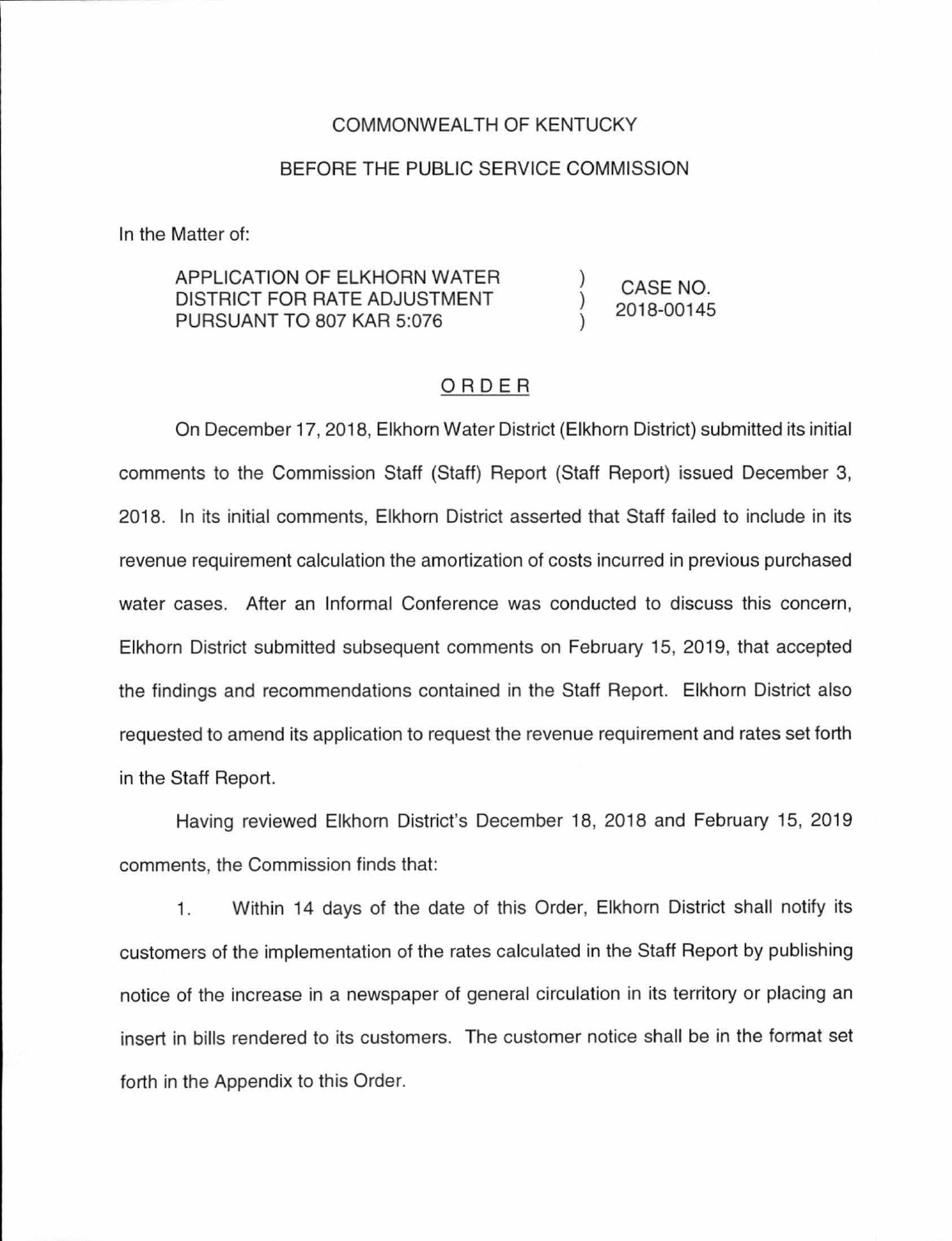2. Elkhorn District shall provide proof of publication of the notice to the Commission no later than March 8, 2019.

3. If the Commission does not receive any written requests for intervention or a hearing in this matter within 30 days of publication of new rates, this case shall stand submitted to the Commission for decision based upon the existing record.

# [REMAINDER OF PAGE INTENTIONALLY LEFT BLANK]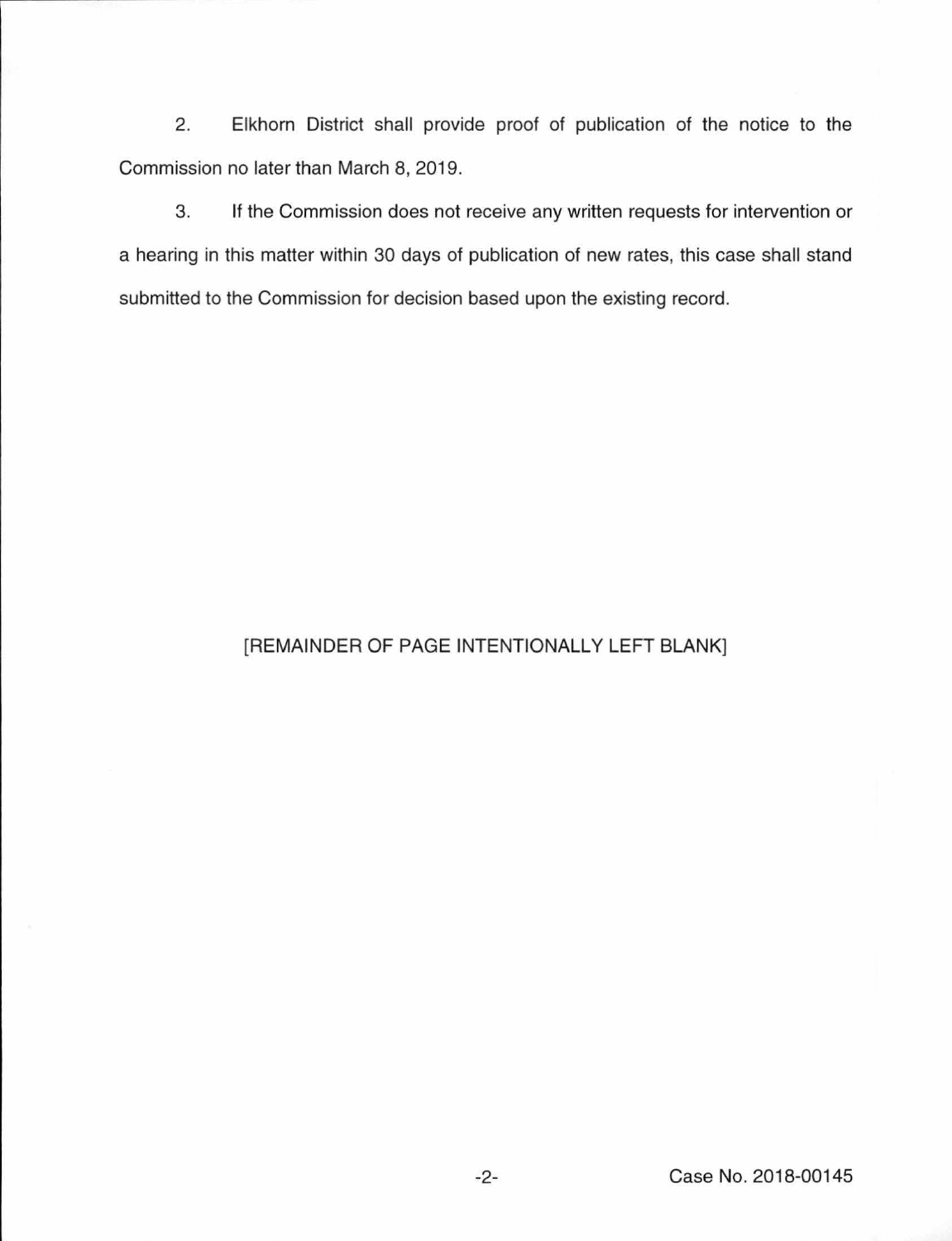By the Commission



ATTEST:

Geva R. Pinson

Executive Director

Case No. 2018-00145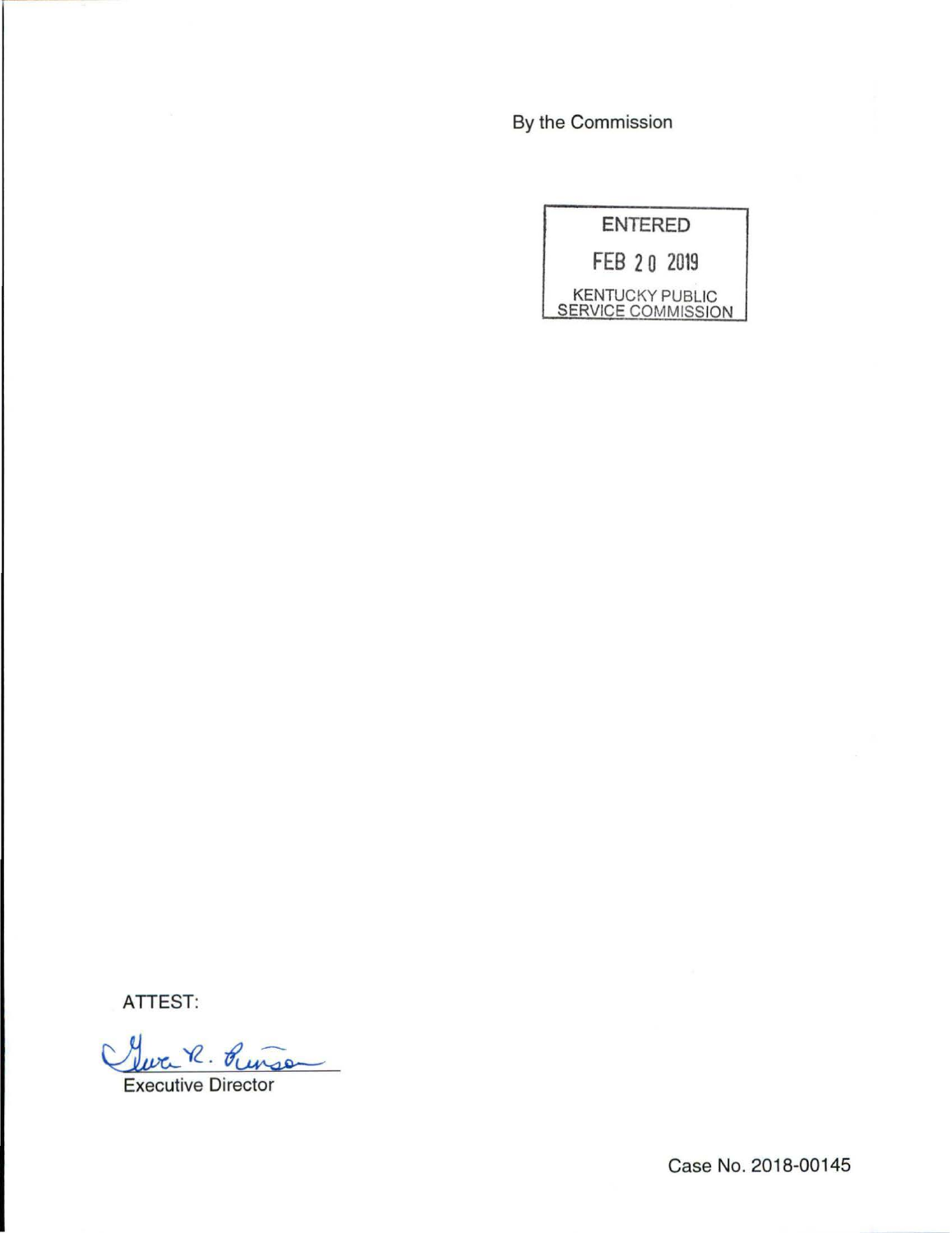# APPENDIX

# NOTICE TO THE CUSTOMERS OF ELKHORN WATER DISTRICT

## NOTICE

On August 20, 2018, the Kentucky Public Service Commission (PSC) accepted for filing Elkhorn Water District's (Elkhorn District) application requesting to increase its revenue from water sales by \$10,881, or 3.56 percent. After performing a review of Elkhorn District's application and financial records, the PSC Staff recommended that Elkhorn District be granted an increase in water service revenues of \$22,862, or 7.34 percent. Pursuant to the PSC's Order of September 12, 2018, in Case No. 2018-00145, Elkhorn District requested that the PSC approve the PSC Staff-recommended revenue requirement.

|                                 |         |         | <b>Existing Rates</b> |        |               | <b>Amended Rates</b> |            |               | \$ Change |       | % Change |
|---------------------------------|---------|---------|-----------------------|--------|---------------|----------------------|------------|---------------|-----------|-------|----------|
| 5/8 " x 3/4" Meters             |         |         |                       |        |               |                      |            |               |           |       |          |
| First                           | 2,000   | Gallons | S                     | 15.95  | Min. Bill     | \$                   | 17.12      | Min. Bill     | \$        | 1.17  | 7.34%    |
| Next                            | 3,000   | Gallons | \$                    | 6.33   | per 1,000 Gal | \$                   | 6.80       | per 1,000 Gal | \$        | 0.47  | 7.42%    |
| Next                            | 5,000   | Gallons | S                     | 5.75   | per 1,000 Gal | \$                   | 6.17       | per 1,000 Gal | \$        | 0.42  | 7.30%    |
| Over                            | 10,000  | Gallons | \$                    | 4.52   | per 1,000 Gal | \$                   | 4.85       | per 1,000 Gal | \$        | 0.33  | 7.30%    |
| 1" Meters                       |         |         |                       |        |               |                      |            |               |           |       |          |
| First                           | 5.000   | Gallons | S                     | 34.94  | Min. Bill     | \$                   | 37.52      | Min. Bill     | \$        | 2.58  | 7.38%    |
| Next                            | 5.000   | Gallons | S                     | 5.75   | per 1,000 Gal | \$                   | 6.17       | per 1,000 Gal | \$        | 0.42  | 7.30%    |
| Over                            | 10,000  | Gallons | \$                    | 4.52   | per 1,000 Gal | \$                   | 4.85       | per 1,000 Gal | \$        | 0.33  | 7.30%    |
| 1 1/2" Meters                   |         |         |                       |        |               |                      |            |               |           |       |          |
| First                           | 10,000  | Gallons | \$                    | 63.69  | Min. Bill     | S                    | 68.36      | Min. Bill     | \$        | 4.67  | 7.33%    |
| Over                            | 10,000  | Gallons | S                     | 4.52   | per 1,000 Gal | \$                   | 4.85       | per 1,000 Gal | \$        | 0.33  | 7.30%    |
| Mobile Home Parks*              |         |         |                       |        |               |                      |            |               |           |       |          |
| South Creek                     | 15,000  | Gallons | S                     | 119.63 | Min. Bill     | S                    | 128.40     | Min. Bill     | \$        | 8.77  | 7.33%    |
| Elkhorn                         | 125,000 | Gallons | S                     | 606.10 | Min. Bill     | \$                   | 650.59     | Min. Bill     | \$        | 44.49 | 7.34%    |
| Capital                         | 125,000 | Gallons | S                     | 996.88 | Min. Bill     |                      | \$1,070.05 | Min. Bill     | \$        | 73.17 | 7.34%    |
| <b>Emergency Wholesale Rate</b> |         |         | S                     | 4.52   | per 1,000 Gal | S                    | 4.85       | per 1,000 Gal | \$        | 0.33  | 7.30%    |

• All mobile home park usage above the mnimum gallons is billed at the rate for usages over 10,000 Gallons.

The amended water rates Elkhorn District requests would increase the monthly bill of a typical residential water customer using 5,000 gallons of water per month by \$2.58, from \$34.94 to \$37.52, or approximately 7.38 percent.

This filing may be examined at the offices of Elkhorn District located at the Peaks Mill Water District office, 7165 US 127 North, Frankfort, Kentucky.

This filing may also be examined at the offices of the Public Service Commission located at 211 Sower Boulevard, Frankfort, Kentucky, Monday-Friday from 8:00 a.m.-4:30 p.m. or on the PSC website at https://psc.ky.gov/.

A copy of the PSC Staff report can be found at the following address: https://psc.ky.gov/order\_vault/Orders\_2018/201700371 \_01032018.pdf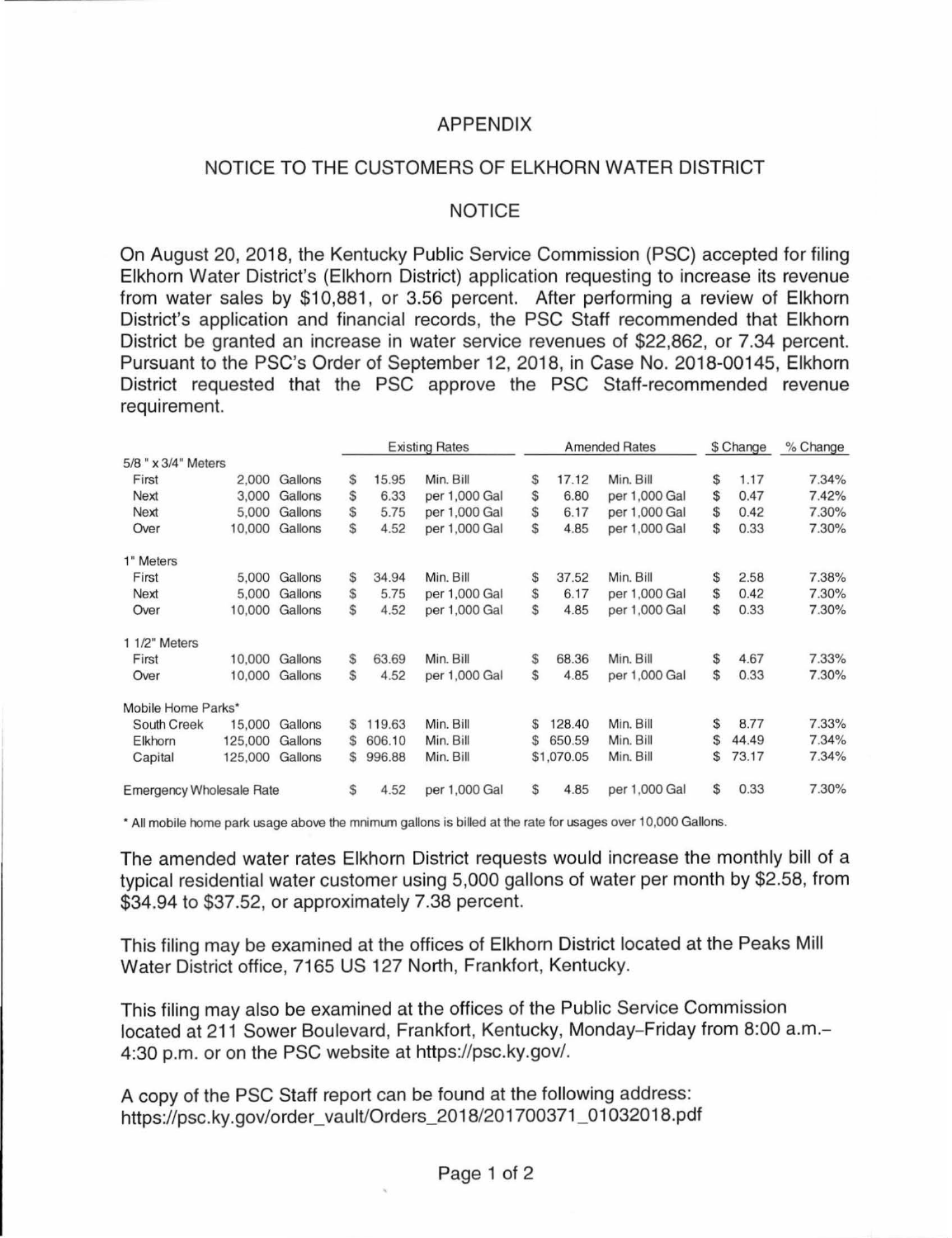Any person may submit comments on the proposed rates. Comments shall be in writing and shall be submitted to the Executive Director, Public Service Commission, 211 Sower Boulevard, P.O. Box 615, Frankfort, Kentucky, 40602. Comments may also be submitted by electronic mail to psc.info@ky.gov. If the Commission does not receive any objections or requests for intervention establishing the grounds for the request including the status and interest of the party or requests for hearing in this matter within thirty (30) days of initial publication or mailing of the notice, the Commission may take final action on the application and shall proceed to render a decision in the matter.